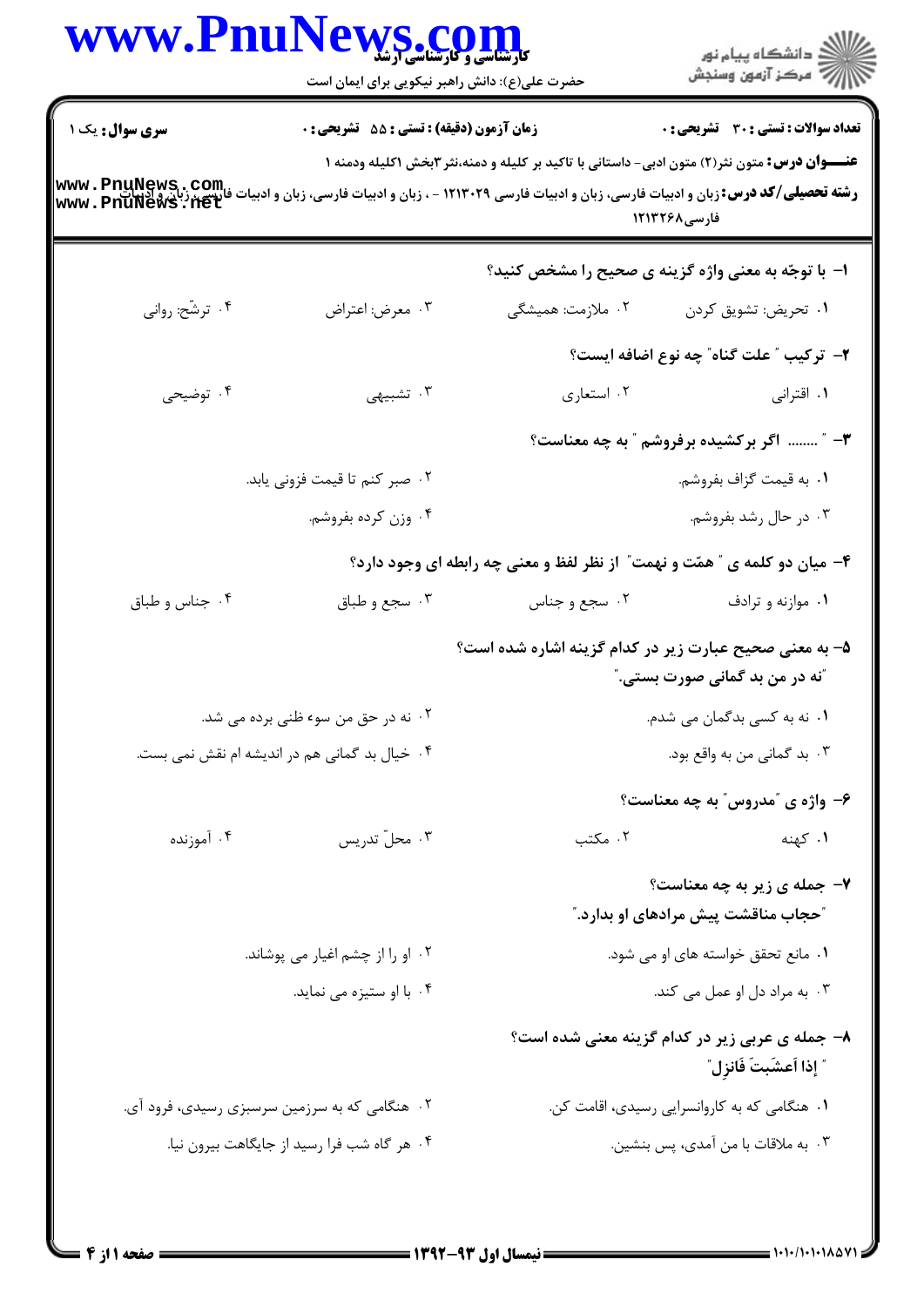| www.PnuNev             | <b>کارشناسی و کارشناسی ارشد</b><br>حضرت علی(ع): دانش راهبر نیکویی برای ایمان است                                                                                   |                                          | ڪ دانشڪاه پيام نور<br>7 مرڪز آزمون وسنڊش                                                       |
|------------------------|--------------------------------------------------------------------------------------------------------------------------------------------------------------------|------------------------------------------|------------------------------------------------------------------------------------------------|
| <b>سری سوال :</b> ۱ یک | زمان آزمون (دقیقه) : تستی : 55 آتشریحی : 0<br><b>عنـــوان درس:</b> متون نثر(۲) متون ادبی- داستانی با تاکید بر کلیله و دمنه،نثر ۳بخش ۱کلیله ودمنه ۱<br>فارسی1۲۱۳۲۶۸ |                                          | تعداد سوالات : تستي : 30 ٪ تشريحي : 0                                                          |
|                        |                                                                                                                                                                    |                                          | ۹– كدامين واژه صحيح معنا شده است؟                                                              |
| ۰۴ خمول: لشكرها        | ۰۳ تجشّم: رنج بردن                                                                                                                                                 | ٠٢ عوارض: ماليات                         | ۰۱ جبناء: کناره ها                                                                             |
|                        |                                                                                                                                                                    |                                          | ∙ا− در میان ترکیب های زیر کدام گزینه متفاوت است؟                                               |
| ۰۴ کمال کرامات         | ۰۳ شیطان هوا                                                                                                                                                       | ۰۲ آتش خشم                               | ١. آب حلم                                                                                      |
|                        |                                                                                                                                                                    |                                          | 11- واژه ی " اصطناع" در کدام گزینه بدرستی معنا شده است؟                                        |
| ۰۴ طلب کردن            | ۰۳ برگزیدن                                                                                                                                                         | ۰۲ پذيرفتن                               | ۰۱ خواستن                                                                                      |
|                        |                                                                                                                                                                    |                                          | <b>۱۲</b> - ″ تا پشت زمین را وداع کند ″ کنایه از چیست؟                                         |
|                        | ۰۲ سفر کند.                                                                                                                                                        |                                          | ۰۱ تا بمیرد.                                                                                   |
|                        | ۰۴ سختی ها را بر دوش کشد.                                                                                                                                          |                                          | ۰۳ تا قهر کند.                                                                                 |
|                        |                                                                                                                                                                    |                                          | <b>۱۳- جمله ی زیر به چه معناست؟</b><br><b>"و به تو نرسیده است؟"</b>                            |
| ۰۴ به قد تو نمی رسد؟   | ۰۳ تو نشنیده ای؟                                                                                                                                                   | ۰۲ در خور تو نیست؟                       | ۰۱ از تو بعید است.                                                                             |
|                        |                                                                                                                                                                    |                                          | <b>۱۴- واژه ی ؒ مغرور ؒ در جمله ی زیر به چه معناست؟</b><br>ًلكن به من مغرور است و از من ايمن ً |
| ۰۴ نادان               | ۰۳ از خود راضی                                                                                                                                                     | ۰۲ فریبکار                               | ۰۱ گول خورده                                                                                   |
|                        |                                                                                                                                                                    |                                          | 1۵- ″ رای پیر ″ چه نوع اضافه ایست؟                                                             |
| ۰۴ تشبیهی              | ۰۳ اقترانی                                                                                                                                                         | ۰۲ استعاري                               | ۰۱ موصوف و صفت                                                                                 |
|                        |                                                                                                                                                                    |                                          | ۱۶– معنی مصرع زیر در کدام گزینه آمده است؟<br>" انّ المَعارِفَ في اهلِ النّهي ذِمَمٌ "          |
|                        |                                                                                                                                                                    |                                          | ٠١ آشنايان اهل وفاداري اند.                                                                    |
|                        |                                                                                                                                                                    |                                          | ۰۲ به راستی که آشناییها میان صاحبان خرد عهدها و امانهاست.                                      |
|                        |                                                                                                                                                                    | ۰۳ آشنایی امانت داری را به وجود می آورد. |                                                                                                |
|                        |                                                                                                                                                                    |                                          | ۰۴ بر عهده ی دوستان و آشنایان است که امانت پیشه کنند.                                          |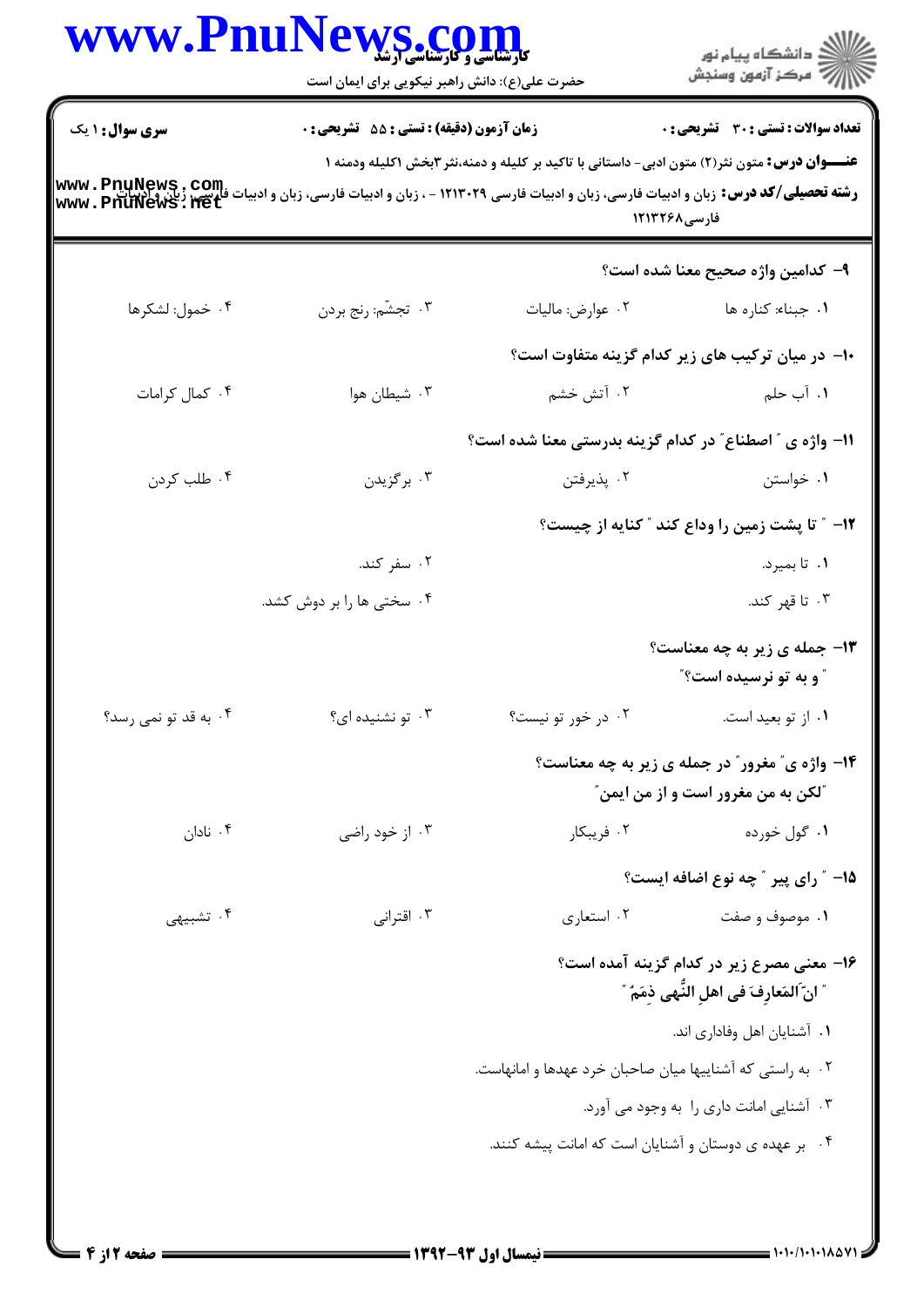|                        | WWW.PnuNews.com<br>حضرت علی(ع): دانش راهبر نیکویی برای ایمان است                                                                                                                                                                           |                                                                | ِ<br>∭ دانشڪاه پيام نور<br>∭ مرڪز آزمون وسنڊش            |
|------------------------|--------------------------------------------------------------------------------------------------------------------------------------------------------------------------------------------------------------------------------------------|----------------------------------------------------------------|----------------------------------------------------------|
| <b>سری سوال : ۱ یک</b> | زمان آزمون (دقیقه) : تستی : 55 آتشریحی : 0                                                                                                                                                                                                 |                                                                | <b>تعداد سوالات : تستی : 30 ٪ تشریحی : 0</b>             |
| www.PnuNews.com        | <b>عنـــوان درس:</b> متون نثر(۲) متون ادبی- داستانی با تاکید بر کلیله و دمنه،نثر ۳بخش ۱کلیله ودمنه ۱<br><b>رشته تحصیلی/کد درس:</b> زبان و ادبیات فارسی، زبان و ادبیات فارسی ۱۲۱۳۰۲۹ - ، زبان و ادبیات فارسی، زبان و ادبیات<br>فارسی1۲۱۳۲۶۸ |                                                                |                                                          |
|                        |                                                                                                                                                                                                                                            | 17- معنی واژه ی " بی گنا هی" در کدام گزینه ذکر شده است؟        |                                                          |
| ۰۴ برائت ساحت          | ۰۳ براعت صاحت                                                                                                                                                                                                                              | ٠٢ برائت صاحت                                                  | ٠١. براعت ساحت                                           |
|                        |                                                                                                                                                                                                                                            |                                                                | ۱۸– ″ پس از اظهار تدارک ممکن نگردد.″ به چه معناست؟       |
|                        | ۰۲ بعد از رونمایی امکان جبران نیست.                                                                                                                                                                                                        |                                                                | ٠١ بعد از گفتن، جبران آن ممكن نمي شود.                   |
|                        | ۰۴ برای تدارک باید اخبار را اظهار کرد.                                                                                                                                                                                                     | ۰۳ اظهار وجود در حضرتش ممکن نیست.                              |                                                          |
|                        |                                                                                                                                                                                                                                            |                                                                | <b>۱۹</b> - با توجّه به معنی، گزینه ی صحیح را مشخص کنید؟ |
| ۰۴ تهوّر: بیماری       | ۰۳ استرضاء: شیر دادن                                                                                                                                                                                                                       | ۰۲ مواثيق: بناها                                               | ۰۱ تمويه: ظاهر سازي                                      |
|                        |                                                                                                                                                                                                                                            |                                                                | ۲۰- ″ در طلب فضول ایستد″ به چه معناست؟                   |
|                        | ۰۲ اقدام به افزون خواهی کند.                                                                                                                                                                                                               |                                                                | ۰۱ در کار دیگران دخالت کند.                              |
|                        | ۰۴ در جست و جوی اخبار باشد.                                                                                                                                                                                                                |                                                                | ۰۳ انسان های فضول را شناسایی کند.                        |
|                        |                                                                                                                                                                                                                                            | <b>۲۱</b> - معنای واژه ی " استمالت" در کدام گزینه ذکر شده است؟ |                                                          |
| ۰۴ اعتراف کردن         | ۰۳ دلجويي کردن                                                                                                                                                                                                                             | ۰۲ دشمنی ورزیدن                                                | ۰۱ گوشمالی کردن                                          |
|                        |                                                                                                                                                                                                                                            |                                                                | <b>۲۲-</b> ″ در کوزه ی فقاع کردن″ کنایه از چیست؟         |
| ۰۴ مست کردن            | ۰۳ به آسایش رساندن                                                                                                                                                                                                                         |                                                                | ۰۱ به مقام رساندن مسلم استان می به دادن                  |
|                        |                                                                                                                                                                                                                                            |                                                                | ٢٣- ″ غايلت محاربت″ چه نوع اضافه ايست؟                   |
| ۰۴ تشبیهی              | ۰۳ اقترانی                                                                                                                                                                                                                                 | ۰۲ استعاري                                                     | <b>۱.</b> تخصیصی                                         |
|                        |                                                                                                                                                                                                                                            |                                                                | <b>۲۴</b> – ″شاه سیّارگان ″ کنایه از چیست؟               |
| ۰۴ مشتری               | ۰۳ خورشید                                                                                                                                                                                                                                  |                                                                | ۰۲ زهره<br>۰۱ ماه                                        |
|                        |                                                                                                                                                                                                                                            |                                                                | ۲۵– ″ پشت دست خاییدن ″ کنایه از چیست؟                    |
| ۰۴ انتظار کشیدن        | ۰۳ اظهار ندامت کردن                                                                                                                                                                                                                        | ۰۲ اظهار تعجب کردن                                             | ۰۱ امیدوار بودن                                          |
|                        |                                                                                                                                                                                                                                            |                                                                | ۲۶- ″من تو را وجهی نمایم″ به چه معناست؟                  |
|                        | ۰۲ به تو راهي را نشان دهم.                                                                                                                                                                                                                 |                                                                | ٠١. برايت حقوقى در نظر مى گيرم.                          |
|                        | ۰۴ سعادتت را نشانت می دهم.                                                                                                                                                                                                                 |                                                                | ۰۳ برایت تصمیمی بگیرم.                                   |